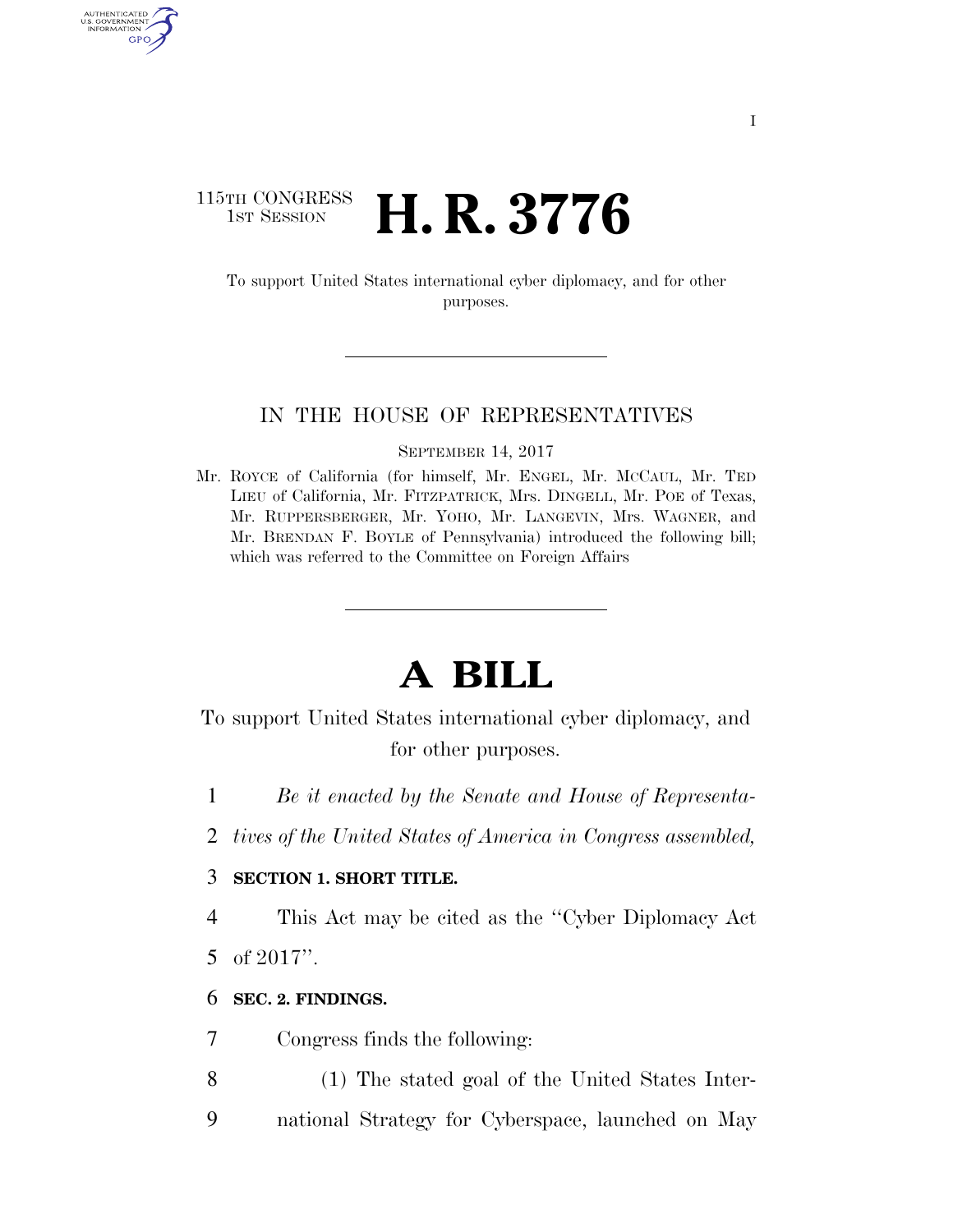16, 2011, is to ''work internationally to promote an open, interoperable, secure, and reliable information and communications infrastructure that supports international trade and commerce, strengthens inter- national security, and fosters free expression and in- novation . . . in which norms of responsible behav- ior guide States' actions, sustain partnerships, and support the rule of law in cyberspace.''.

 (2) The Group of Governmental Experts (GGE) on Developments in the Field of Information and Telecommunications in the Context of International Security, established by the United Nations General Assembly, concluded in its June 24, 2013, report ''that State sovereignty and the international norms and principles that flow from it apply to States' con- duct of [information and communications technology or ICT] related activities and to their jurisdiction over ICT infrastructure with their territory.''.

 (3) On January 13, 2015, China, Kazakhstan, Kyrgyzstan, Russia, Tajikistan, and Uzbekistan pro- posed a troubling international code of conduct for information security which defines responsible State behavior in cyberspace to include ''curbing the dis- semination of information'' and the ''right to inde-pendent control of information and communications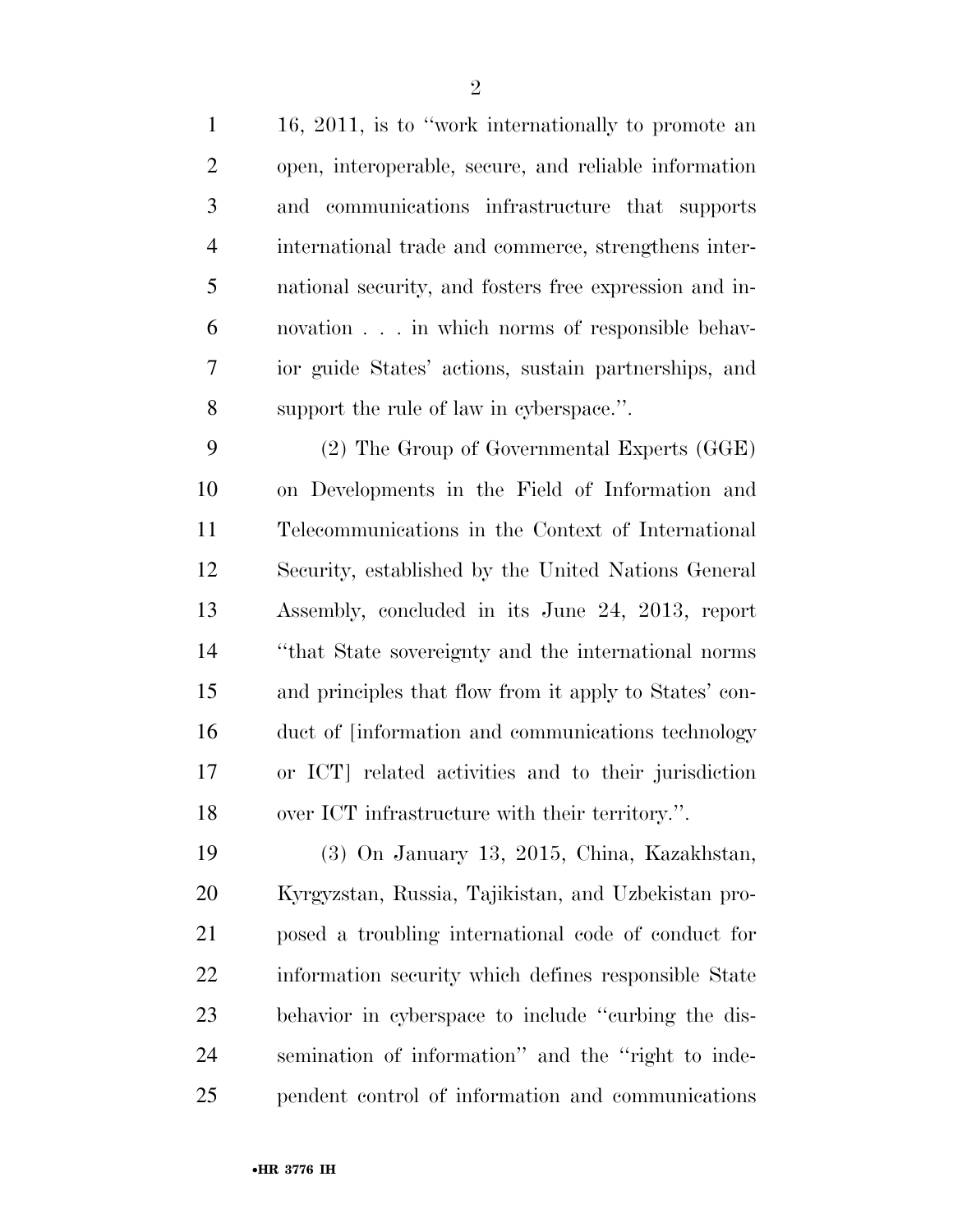technology'' when a country's political security is threatened.

 (4) The July 22, 2015, GGE consensus report found that, ''norms of responsible State behavior can reduce risks to international peace, security and sta-bility.''.

 (5) On September 25, 2015, the United States and China announced a commitment ''that neither country's government will conduct or knowingly sup- port cyber-enabled theft of intellectual property, in- cluding trade secrets or other confidential business information, with the intent of providing competitive advantages to companies or commercial sectors.''.

 (6) At the Antalya Summit from November 15– 16, 2015, the Group of 20 (G20) Leaders' Commu- nique affirmed the applicability of international law to State behavior in cyberspace, called on States to refrain from cyber-enabled theft of intellectual prop- erty for commercial gain, and endorsed the view that all States should abide by norms of responsible be-havior.

 (7) The March 2016 Department of State International Cyberspace Policy Strategy noted that, ''the Department of State anticipates a continued in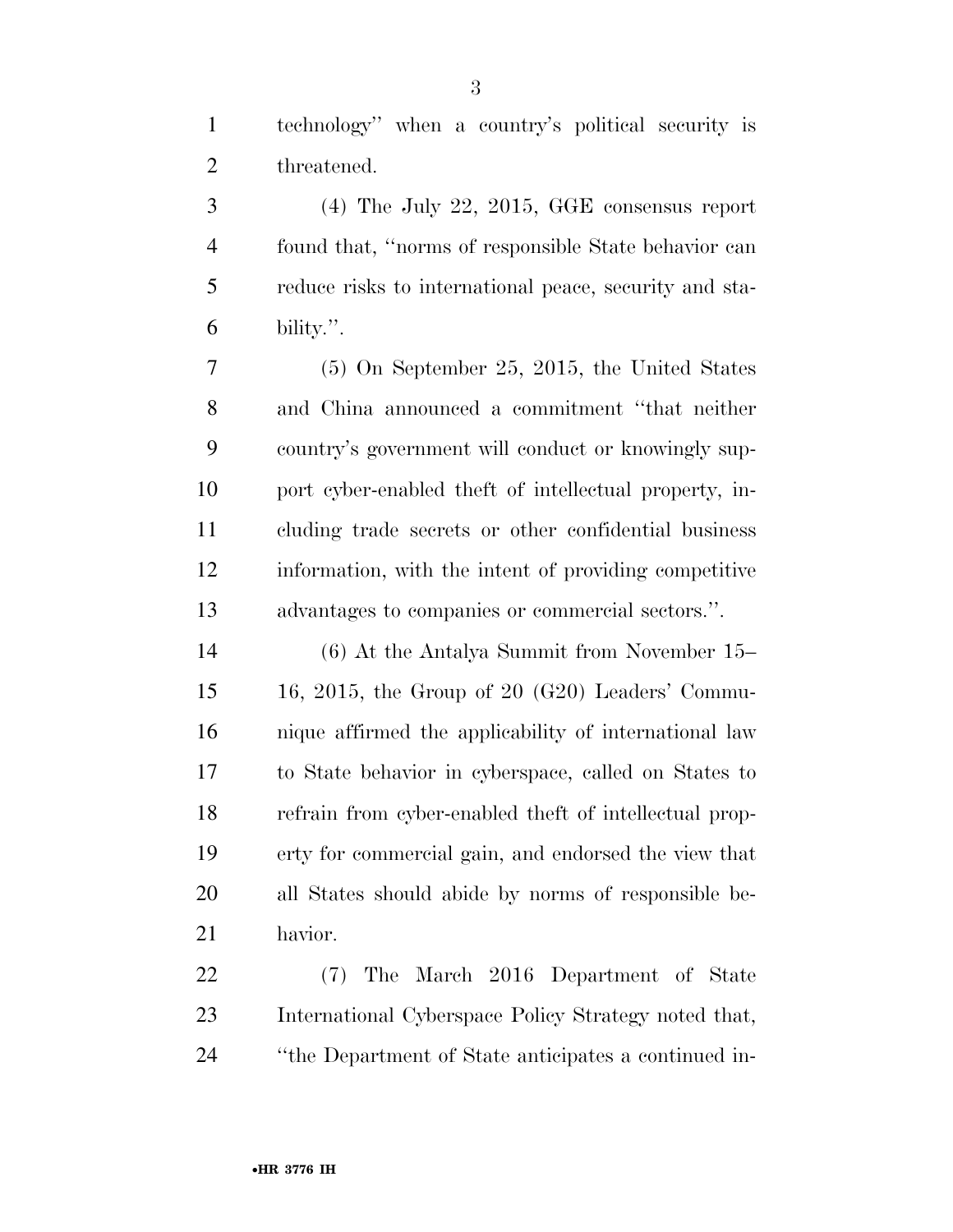crease and expansion of our cyber-focused diplomatic efforts for the foreseeable future.''.

 (8) On December 1, 2016, the Commission on Enhancing National Cybersecurity established within the Department of Commerce recommended ''the President should appoint an Ambassador for Cyber- security to lead U.S. engagement with the inter- national community on cybersecurity strategies, standards, and practices.''.

 (9) The 2017 Group of 7 (G7) Declaration on Responsible States Behavior in Cyberspace recog- nized on April 11, 2017, ''the urgent necessity of in- creased international cooperation to promote secu- rity and stability in cyberspace . . . consisting of the applicability of existing international law to State behavior in cyberspace, the promotion of vol- untary, non-binding norms of responsible State be- havior during peacetime'' and reaffirmed ''that the same rights that people have offline must also be protected online.''.

 (10) In testimony before the Select Committee on Intelligence of the Senate on May 11, 2017, the Director of National Intelligence identified six cyber threat actors, including Russia for ''efforts to influ-ence the 2016 US election''; China, for ''actively tar-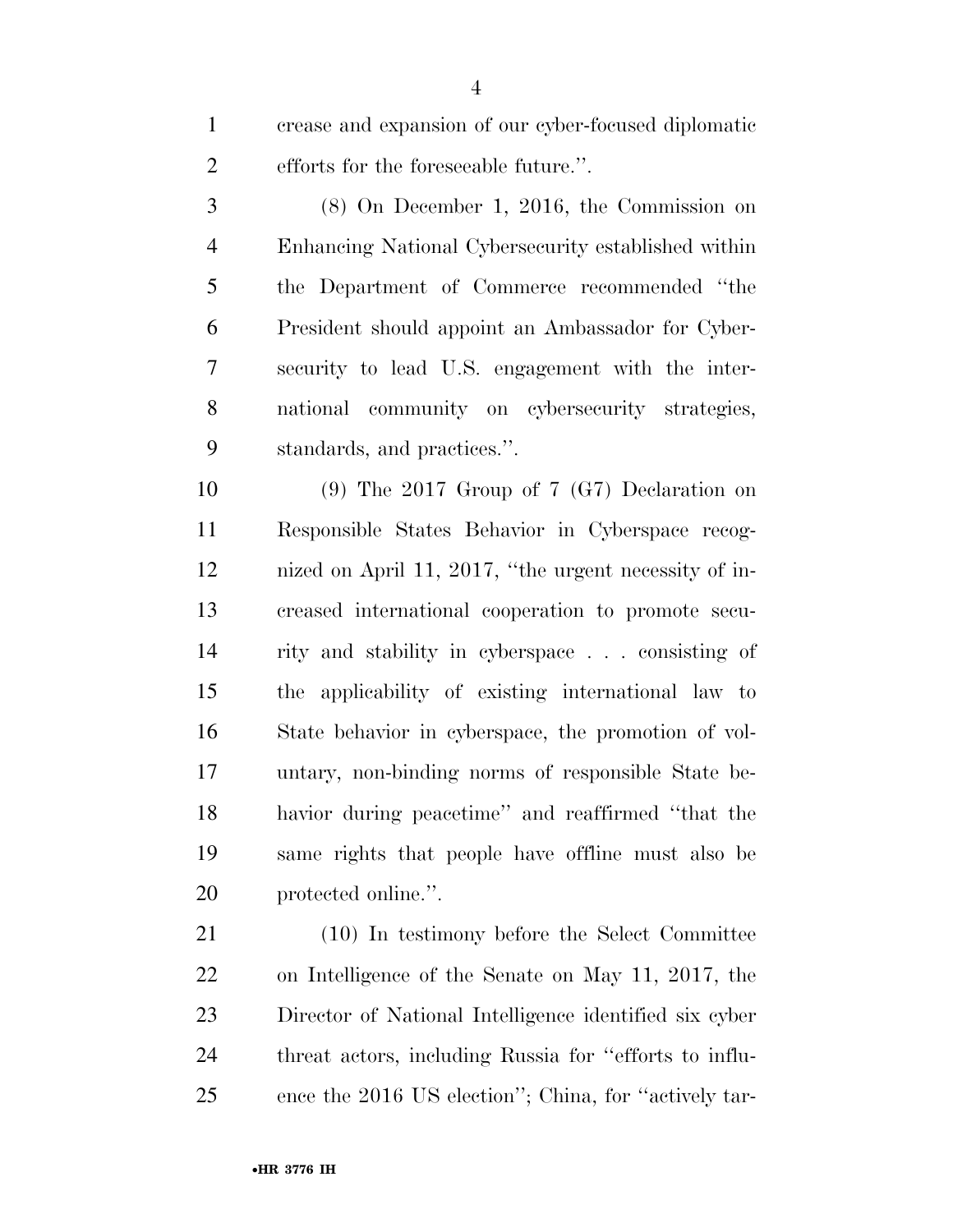geting the US Government, its allies, and US com- panies for cyber espionage''; Iran for ''leverage[ing] cyber espionage, propaganda, and attacks to support its security priorities, influence events and foreign perceptions, and counter threats''; North Korea for ''previously conduct[ing] cyber-attacks against US commercial entities—specifically, Sony Pictures En- tertainment in 2014''; terrorists, who ''use the Inter- net to organize, recruit, spread propaganda, raise funds, collect intelligence, inspire action by followers, and coordinate operations''; and criminals who ''are also developing and using sophisticated cyber tools for a variety of purposes including theft, extortion, and facilitation of other criminal activities''.

 (11) On May 11, 2017, President Trump issued Presidential Executive Order 13800 on Strength- ening the Cybersecurity of Federal Networks and In- frastructure which designated the Secretary of State to develop an engagement strategy for international cooperation in cybersecurity, and noted that ''the United States is especially dependent on a globally secure and resilient internet and must work with al- lies and other partners'' toward maintaining ''the policy of the executive branch to promote an open, interoperable, reliable, and secure internet that fos-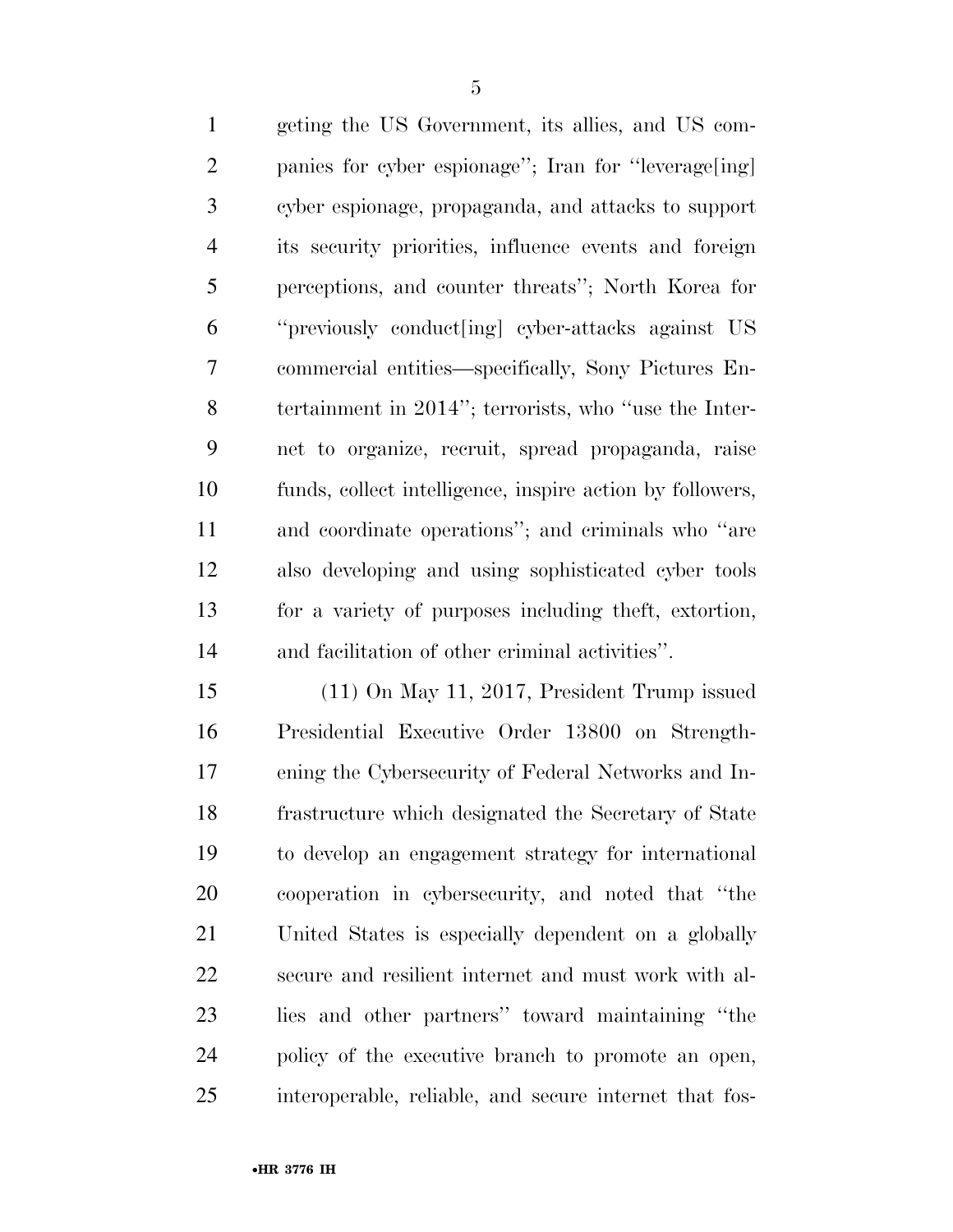ters efficiency, innovation, communication, and eco- nomic prosperity, while respecting privacy and guarding against deception, fraud, and theft.''.

# **SEC. 3. UNITED STATES INTERNATIONAL CYBERSPACE POLICY.**

 (a) IN GENERAL.—Congress declares that it is the policy of the United States to work internationally with allies and other partners to promote an open, interoper- able, reliable, unfettered, and secure internet governed by the multistakeholder model which promotes human rights, democracy, and rule of law, including freedom of expres- sion, innovation, communication, and economic prosperity, while respecting privacy and guarding against deception, fraud, and theft.

 (b) IMPLEMENTATION.—In implementing the policy described in subsection (a), the President, in consultation with outside actors, including technology companies, non- governmental organizations, and security researchers, shall pursue the following objectives in the conduct of bi-lateral and multilateral relations:

 (1) Clarifying the applicability of international laws and norms, including the law of armed conflict, to the use of ICT.

 (2) Clarifying that countries that fall victim to malicious cyber activities have the right to take pro-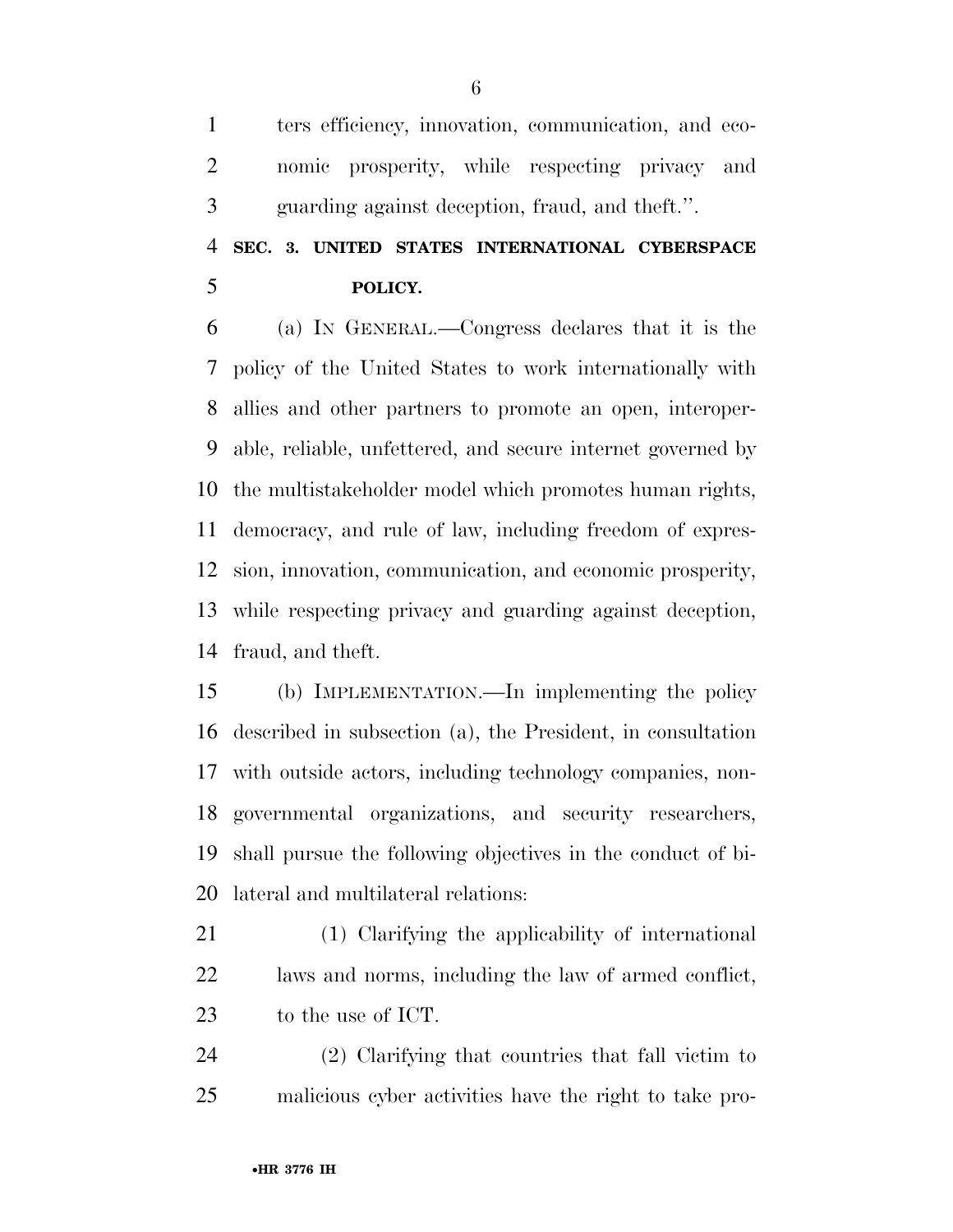| $\mathbf{1}$   | portionate countermeasures under international law,     |
|----------------|---------------------------------------------------------|
| $\overline{2}$ | provided such measures do not violate a funda-          |
| 3              | mental human right or peremptory norm.                  |
| $\overline{4}$ | (3) Reducing and limiting the risk of escalation        |
| 5              | and retaliation in cyberspace, such as massive de-      |
| 6              | mial-of-service attacks, damage to critical infrastruc- |
| 7              | ture, or other malicious cyber activity that impairs    |
| 8              | the use and operation of critical infrastructure that   |
| 9              | provides services to the public.                        |
| 10             | (4) Cooperating with like-minded democratic             |
| 11             | countries that share common values and cyberspace       |
| 12             | policies with the United States, including respect for  |
| 13             | human rights, democracy, and rule of law, to ad-        |
| 14             | vance such values and policies internationally.         |
| 15             | (5) Securing and implementing commitments               |
| 16             | on responsible country behavior in cyberspace based     |
| 17             | upon accepted norms, including the following:           |
| 18             | (A) Countries should not conduct or know-               |
| 19             | ingly support cyber-enabled theft of intellectual       |
| 20             | property, including trade secrets or other con-         |
| 21             | fidential business information, with the intent         |
| 22             | of providing competitive advantages to compa-           |
| 23             | nies or commercial sectors.                             |
| 24             | (B) Countries should cooperate in devel-                |
| 25             | oping and applying measures to increase sta-            |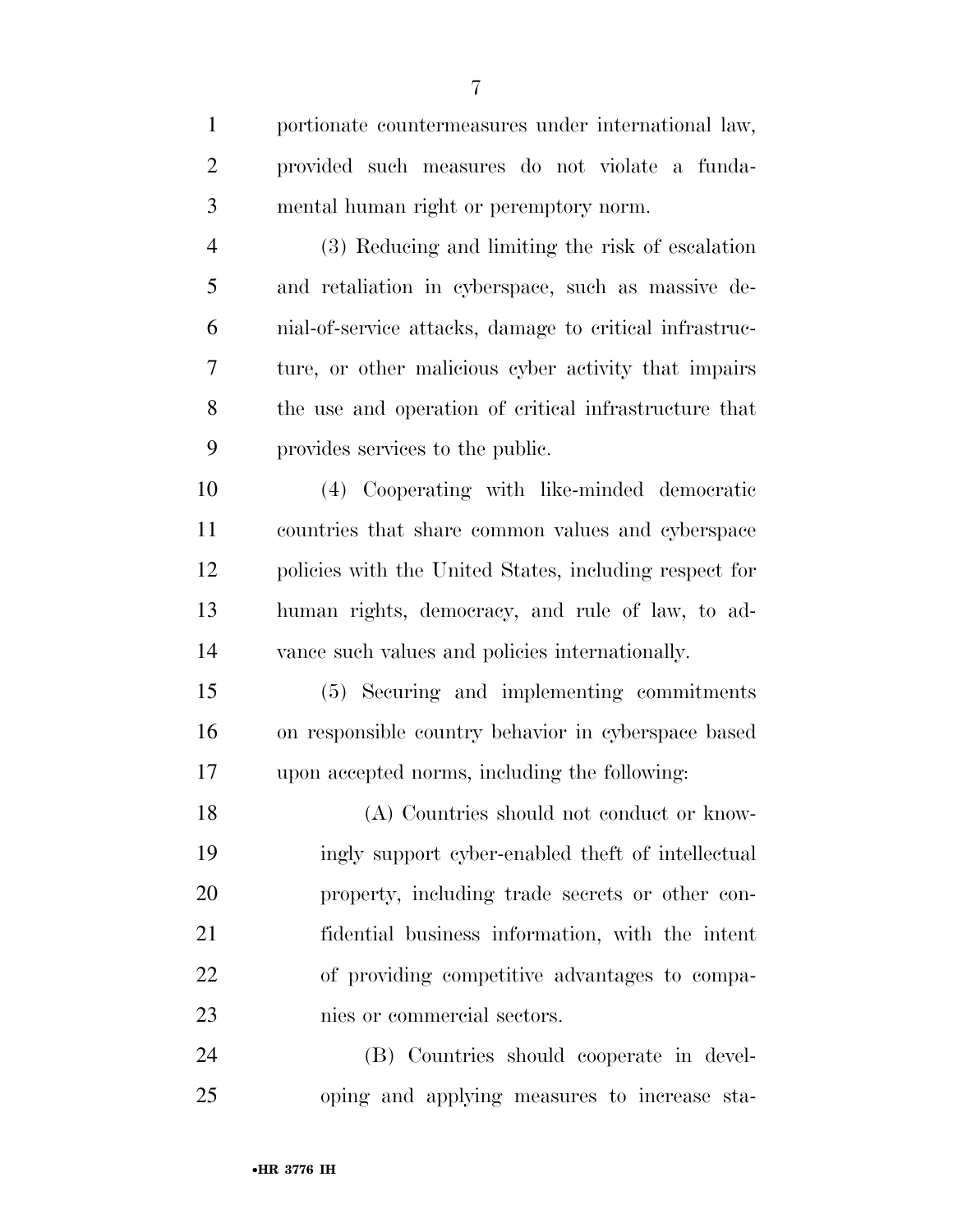bility and security in the use of ICTs and to prevent ICT practices that are acknowledged to be harmful or that may pose threats to inter- national peace and security. (C) Countries should take all appropriate and reasonable efforts to keep their territories clear of intentionally wrongful acts using ICTs in violation of international commitments. (D) Countries should not conduct or know- ingly support ICT activity that, contrary to international law, intentionally damages or oth- erwise impairs the use and operation of critical infrastructure, and should take appropriate measures to protect their critical infrastructure from ICT threats. (E) Countries should not conduct or know- ingly support malicious international activity that, contrary to international law, harms the information systems of authorized emergency response teams (sometimes known as ''com- puter emergency response teams'' or ''cyberse- curity incident response teams'') or related pri-vate sector companies of another country.

 (F) Countries should identify economic drivers and incentives to promote securely-de-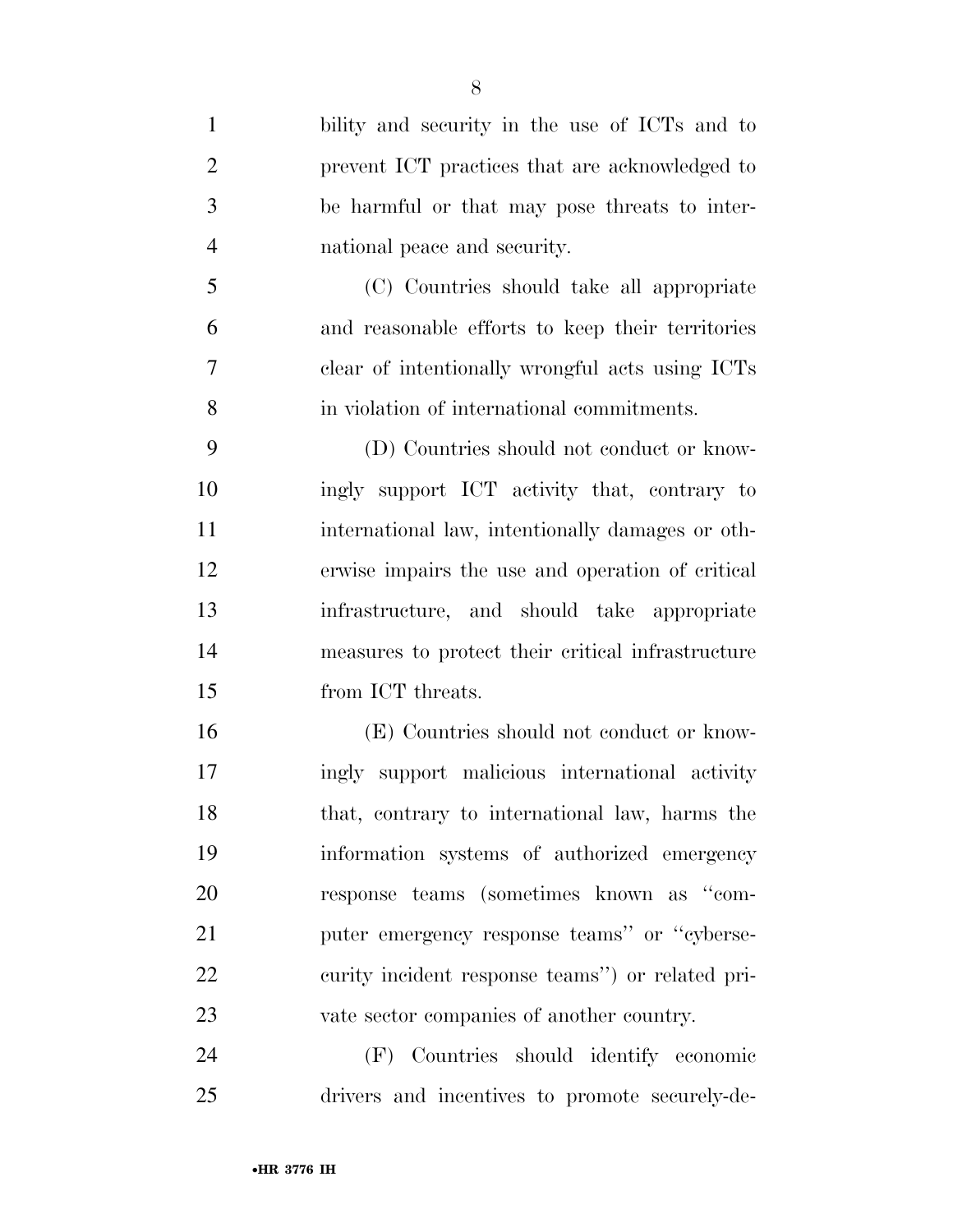| $\mathbf{1}$   | signed ICT products and to develop policy and       |
|----------------|-----------------------------------------------------|
| $\overline{2}$ | legal frameworks to promote the development of      |
| 3              | secure internet architecture.                       |
| $\overline{4}$ | (G) Countries should respond to appro-              |
| 5              | priate requests for assistance to mitigate mali-    |
| 6              | cious ICT activity aimed at the critical infra-     |
| 7              | structure of another country emanating from         |
| 8              | their territory.                                    |
| 9              | (H) Countries should not restrict cross-            |
| 10             | border data flows or require local storage or       |
| 11             | processing of data.                                 |
| 12             | (I) Countries should protect the exercise of        |
| 13             | human rights and fundamental freedoms on the        |
| 14             | Internet and commit to the principle that the       |
| 15             | human rights that people have offline enjoy the     |
| 16             | same protections online.                            |
| 17             | SEC. 4. DEPARTMENT OF STATE RESPONSIBILITIES.       |
| 18             | (a) OFFICE OF CYBER ISSUES.—Section 1 of the        |
| 19             | State Department Basic Authorities Act of 1956 (22) |
| 20             | U.S.C. 2651a) is amended—                           |
| 21             | $(1)$ by redesignating subsection $(g)$ as sub-     |
| 22             | section (h); and                                    |
| 23             | $(2)$ by inserting after subsection (f) the fol-    |
| 24             | lowing new subsection:                              |
| 25             | "(g) OFFICE OF CYBER ISSUES.—                       |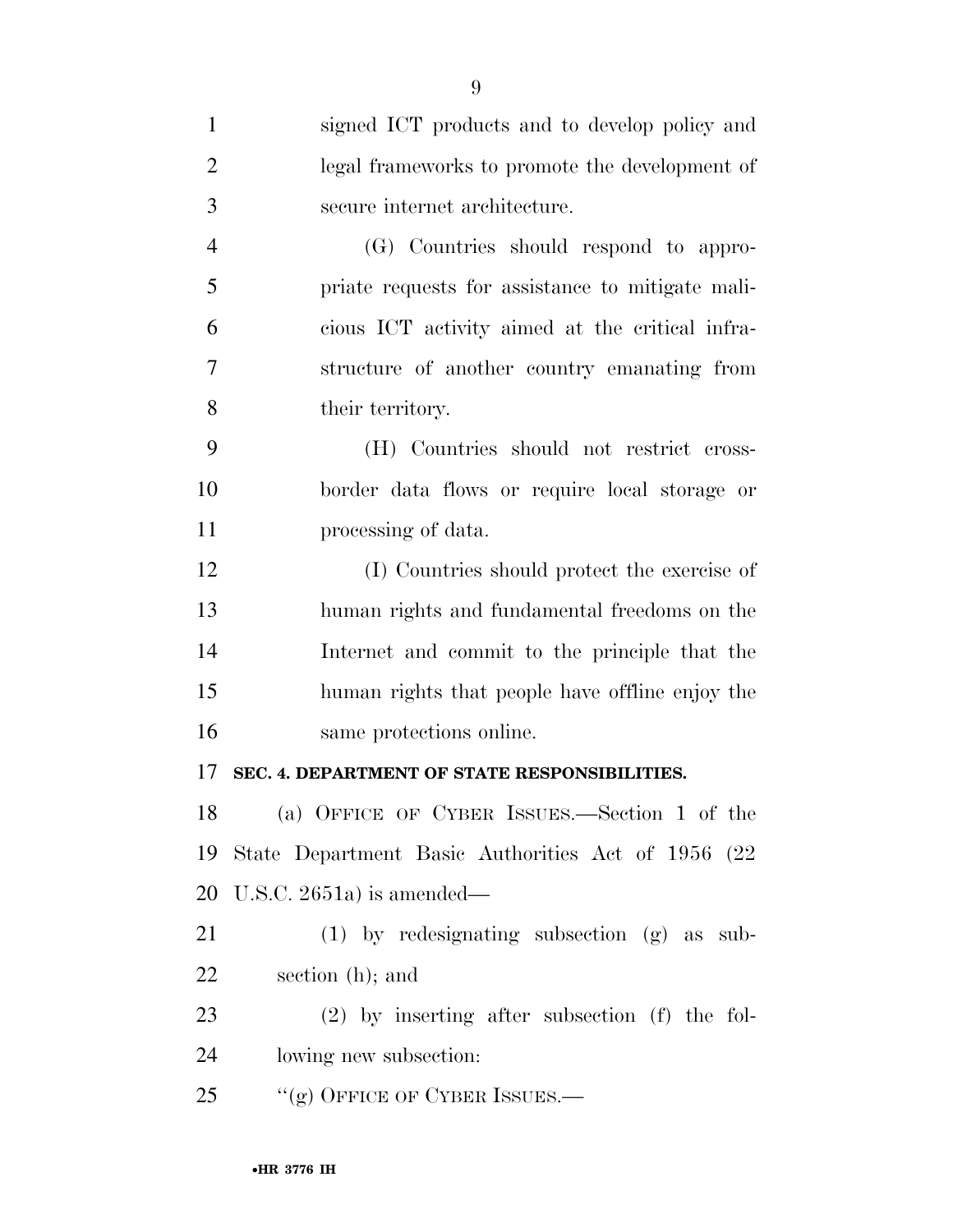| $\mathbf{1}$   | "(1) IN GENERAL.—There is established an Of-         |
|----------------|------------------------------------------------------|
| $\overline{2}$ | fice of Cyber Issues (in this subsection referred to |
| 3              | as the 'Office'). The head of the Office shall have  |
| $\overline{4}$ | the rank and status of ambassador and be appointed   |
| 5              | by the President, by and with the advice and consent |
| 6              | of the Senate.                                       |
| 7              | $"(2)$ DUTIES.—                                      |
| 8              | "(A) IN GENERAL.—The head of the Of-                 |
| 9              | fice shall perform such duties and exercise such     |
| 10             | powers as the Secretary of State shall prescribe,    |
| 11             | including implementing the policy of the United      |
| 12             | States described in section 3 of the Cyber Di-       |
| 13             | plomacy Act of 2017.                                 |
| 14             | "(B) DUTIES DESCRIBED.—The principal                 |
| 15             | duties of the head of the Office shall be to—        |
| 16             | "(i) serve as the principal cyber-policy"            |
| 17             | official within the senior management of             |
| 18             | the Department of State and advisor to               |
| 19             | the Secretary of State for cyber issues;             |
| 20             | "(ii) lead the Department of State's                 |
| 21             | diplomatic cyberspace efforts generally, in-         |
| 22             | eluding relating to international cybersecu-         |
| 23             | rity, internet access, internet freedom, dig-        |
| 24             | ital economy, cybercrime, deterrence and             |
| 25             | international responses to cyber threats;            |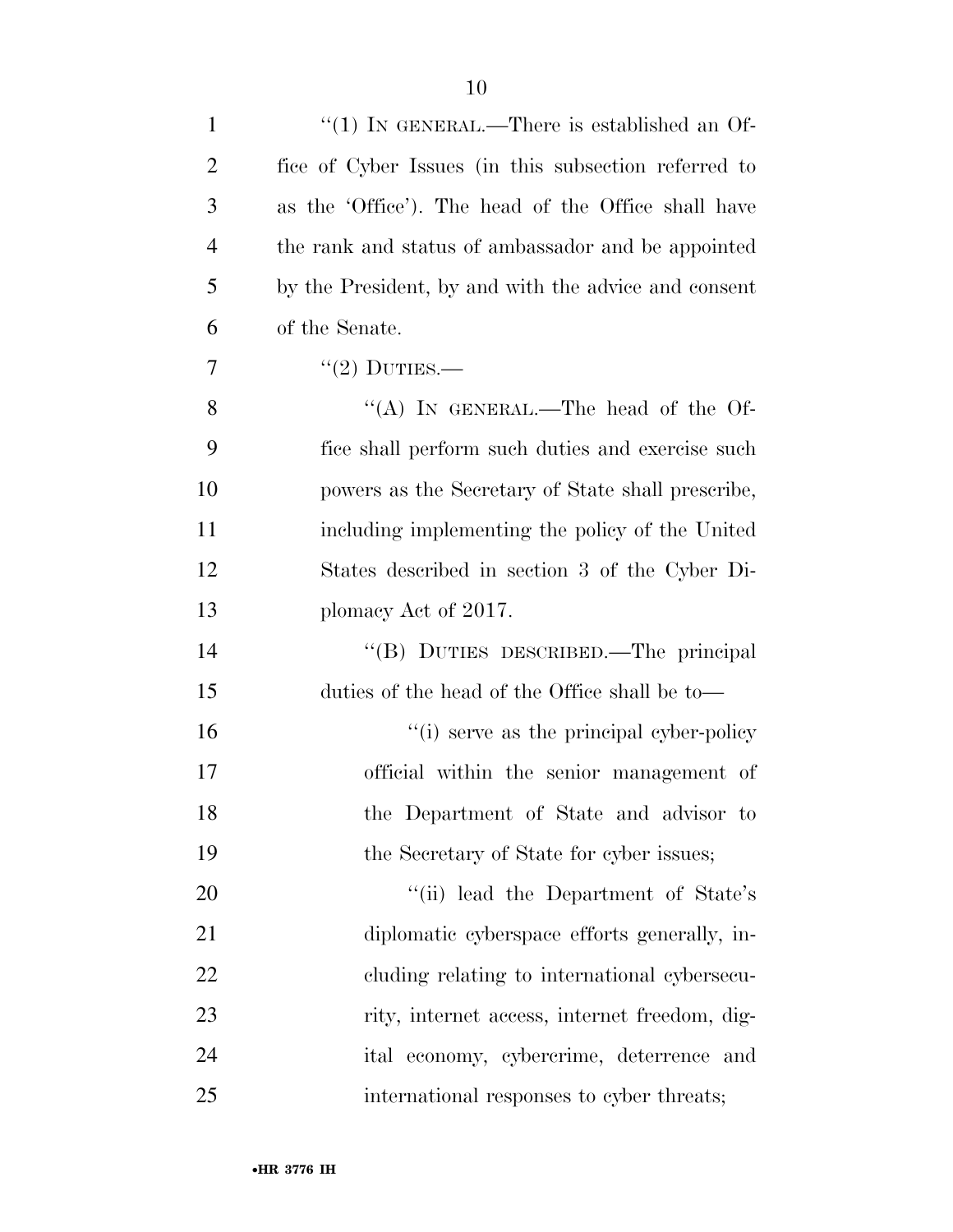''(iii) promote an open, interoperable, reliable, unfettered, and secure information and communications technology infrastruc-4 ture globally; ''(iv) represent the Secretary of State in interagency efforts to develop and ad- vance the United States international cyberspace policy; ''(v) coordinate cyberspace efforts and other relevant functions within the Depart- ment of State, and with other components of the United States Government, includ- ing— 14 ''(I) the Department of Com- merce;  $\text{``(II)}$  the Department of Defense;  $\text{``(III)}$  the Department of Energy; 18 ''(IV) the Department of Home-19 land Security; ''(V) the Department of Justice; 21 ''(VI) the Department of the 22 Treasury; 23 ''(VII) the Intelligence Commu-nity; and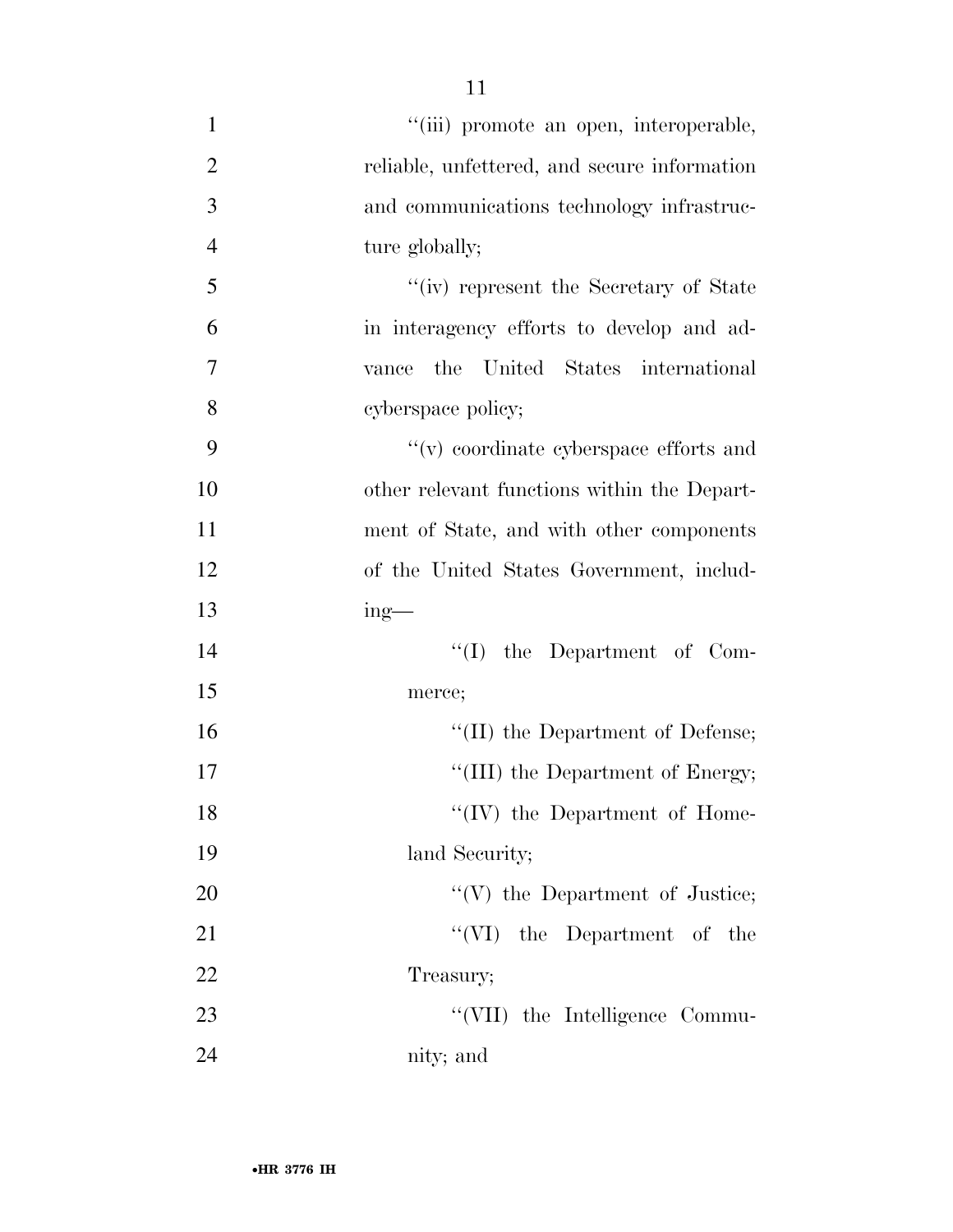1 ''(VIII) the National Security Council; and  $''(\vec{v})$  act as liaison to public and pri- vate sector entities on relevant cyberspace issues. ''(3) QUALIFICATIONS.—The head of the Office should be an individual of demonstrated competency in the field of— 9 ''(A) cybersecurity and other relevant cyber issues; and  $\text{``(B)}$  international diplomacy. 12 ''(4) ORGANIZATIONAL PLACEMENT.—The head of the Office shall report to the Under Secretary for Political Affairs or official holding a higher position in the Department of State. ''(5) RULE OF CONSTRUCTION.—Nothing in this subsection may be construed as precluding—  $\langle (A)$  the Office from being elevated to a Bureau of the Department of State; and 20 "'(B) the head of the Office from being ele- vated to an Assistant Secretary, if such an As- sistant Secretary position does not increase the number of Assistant Secretary positions at the Department above the number authorized under 25 subsection  $(e)(1)$ .".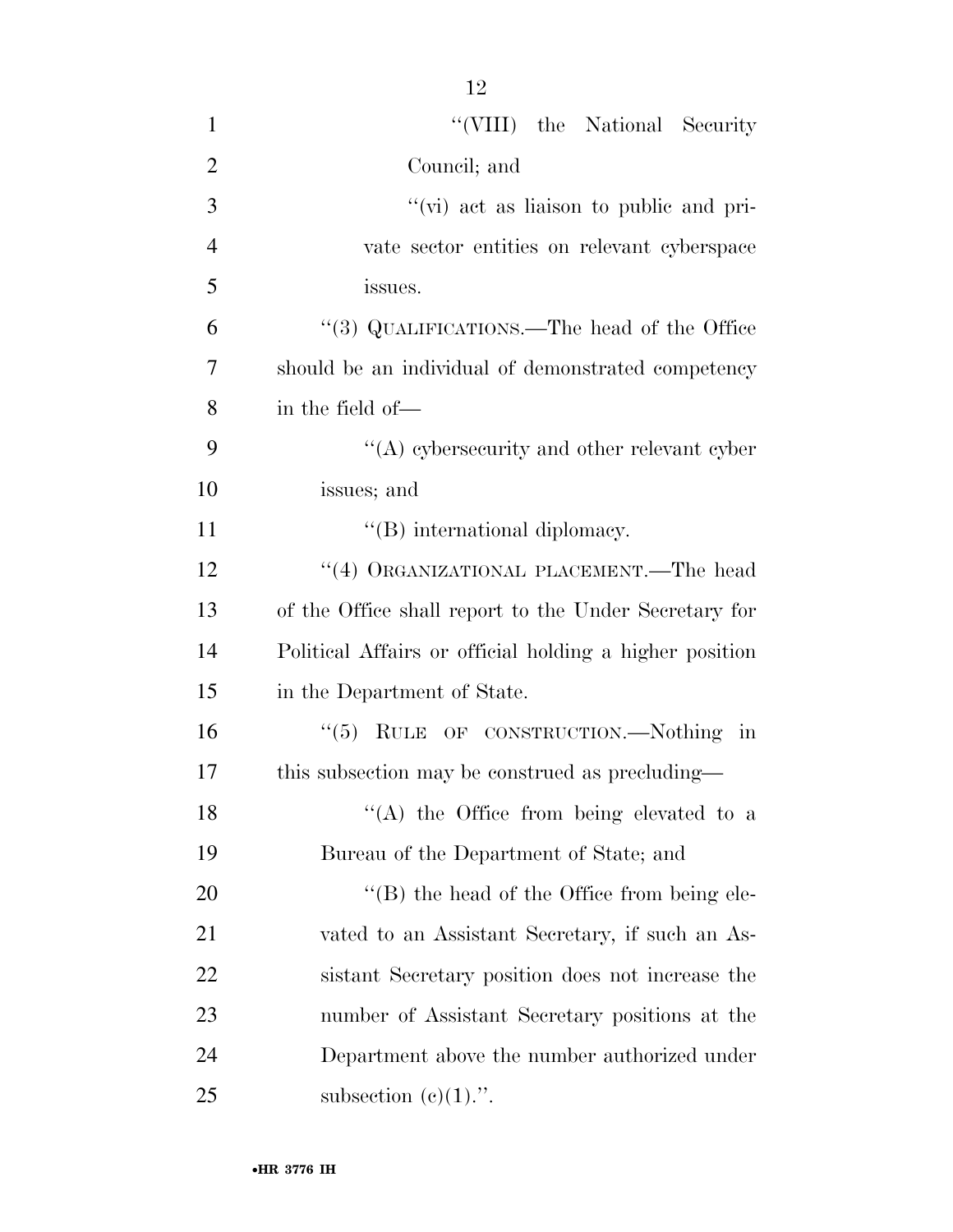(b) UNITED NATIONS.—The Permanent Representa- tive of the United States to the United Nations shall use the voice, vote, and influence of the United States to op- pose any measure that is inconsistent with the United States international cyberspace policy described in section 3.

# **SEC. 5. INTERNATIONAL CYBERSPACE EXECUTIVE AR-RANGEMENTS.**

 (a) IN GENERAL.—The President is encouraged to enter into executive arrangements with foreign govern- ments that support the United States international cyber-space policy described in section 3.

 (b) SUBMISSION TO CONGRESS.—The formal or in- formal text of any executive arrangement entered into by the United States under subsection (a) shall be trans- mitted to the Committee on Foreign Affairs of the House of Representatives and the Committee on Foreign Rela- tions of the Senate not later than five days after such ar- rangement is signed or otherwise agreed to, together with an explanation of such arrangement, its purpose, how such arrangement is consistent with the United States inter- national cyberspace policy described in section 3, and how such arrangement will be implemented.

 (c) STATUS REPORT.—Not later than one year after the formal or informal text of an executive arrangement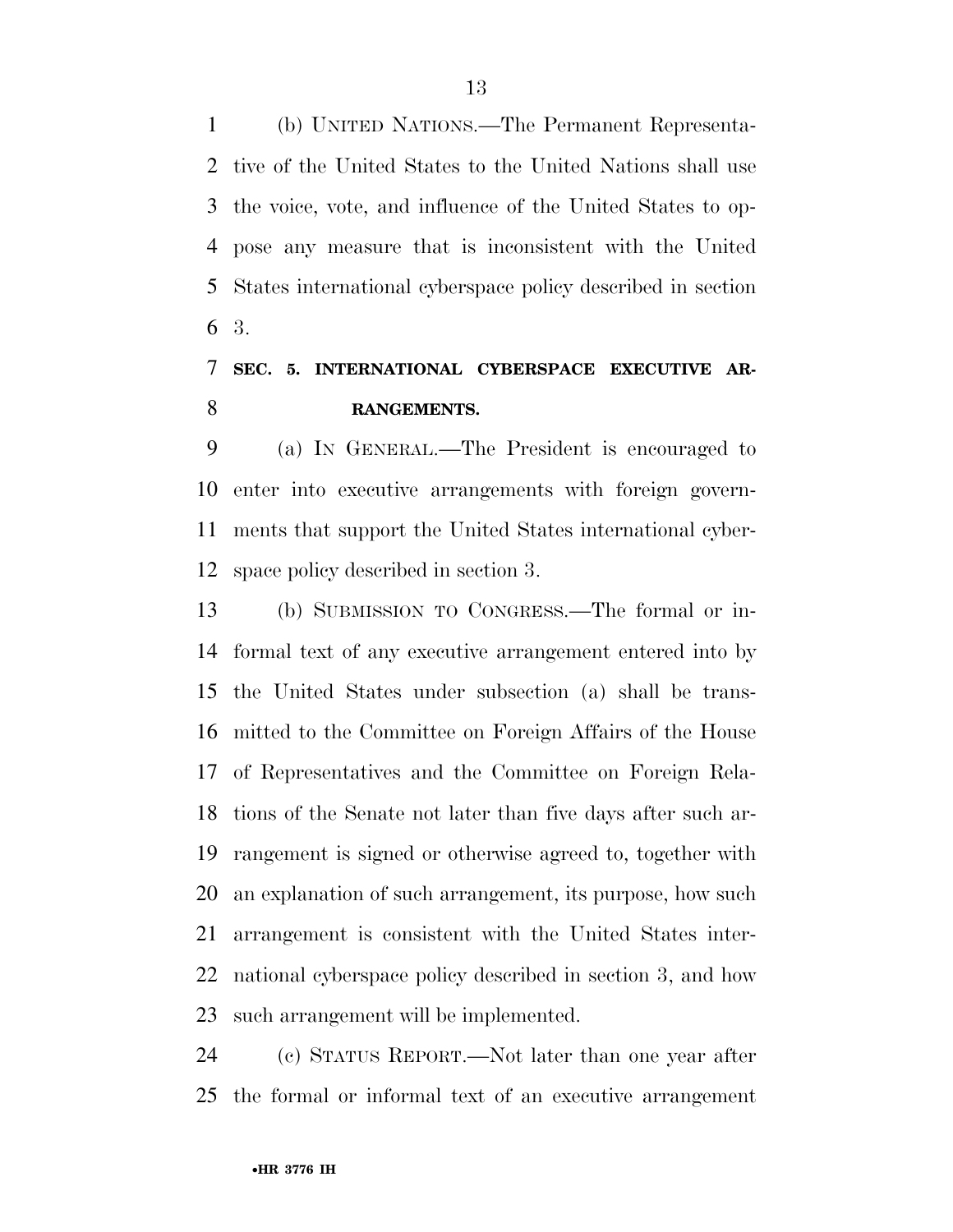is submitted to Congress pursuant to subsection (b) and annually thereafter for seven years, or until such an ar- rangement has been discontinued, the Secretary of State shall report to the Committee on Foreign Affairs of the House of Representatives and the Committee on Foreign Relations of the Senate on the status of such arrangement, including an evidence-based assessment of whether all par- ties to such arrangement have fulfilled their commitments under such arrangement, whether the stated purpose of such arrangement is being achieved, and whether such ar- rangement positively impacts building of cyber norms internationally. Each such report shall include metrics to support its findings.

 (d) EXISTING EXECUTIVE ARRANGEMENTS.—Not later than 60 days after the date of the enactment of this Act, the President shall satisfy the requirements of sub- section (c) for the following executive arrangements al-ready in effect:

- (1) The arrangement announced between the United States and Japan on April 25, 2014.
- (2) The arrangement announced between the United States and the United Kingdom on January 16, 2015.

 (3) The arrangement announced between the United States and China on September 25, 2015.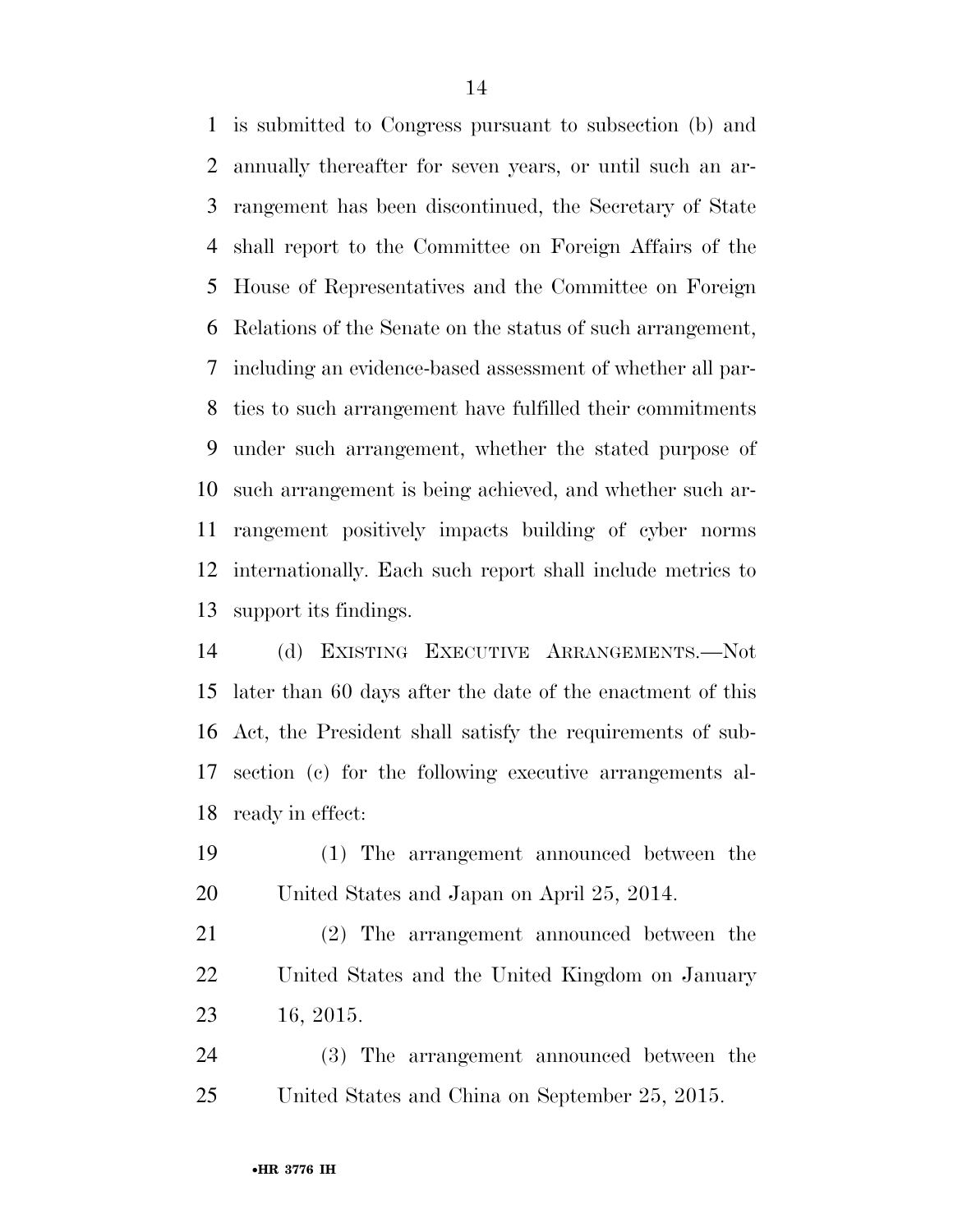| $\mathbf{1}$   | (4) The arrangement announced between the                   |
|----------------|-------------------------------------------------------------|
| $\overline{2}$ | United States and Korea on October 16, 2015.                |
| 3              | (5) The arrangement announced between the                   |
| $\overline{4}$ | United States and Australia on January 19, 2016.            |
| 5              | (6) The arrangement announced between the                   |
| 6              | United States and India on June 7, 2016.                    |
| 7              | (7) The arrangement announced between the                   |
| 8              | United States and Argentina on April 27, 2017.              |
| 9              | (8) The arrangement announced between the                   |
| 10             | United States and Kenya on June 22, 2017.                   |
| 11             | (9) The arrangement announced between the                   |
| 12             | United States and Israel on June 26, 2017.                  |
| 13             | (10) Any other similar bilateral or multilateral            |
| 14             | arrangement announced before the date of the en-            |
| 15             | actment of this Act.                                        |
| 16             | SEC. 6. INTERNATIONAL STRATEGY FOR CYBERSPACE.              |
| 17             | (a) STRATEGY REQUIRED.—Not later than one year              |
| 18             | after the date of the enactment of this Act, the Secretary  |
| 19             | of State, in coordination with the heads of other relevant  |
| 20             | Federal departments and agencies, shall produce a strat-    |
| 21             | egy relating to United States international policy with re- |
| <u>22</u>      | gard to cyberspace.                                         |
| 23             | (b) ELEMENTS.—The strategy required under sub-              |
| 24             | section (a) shall include the following:                    |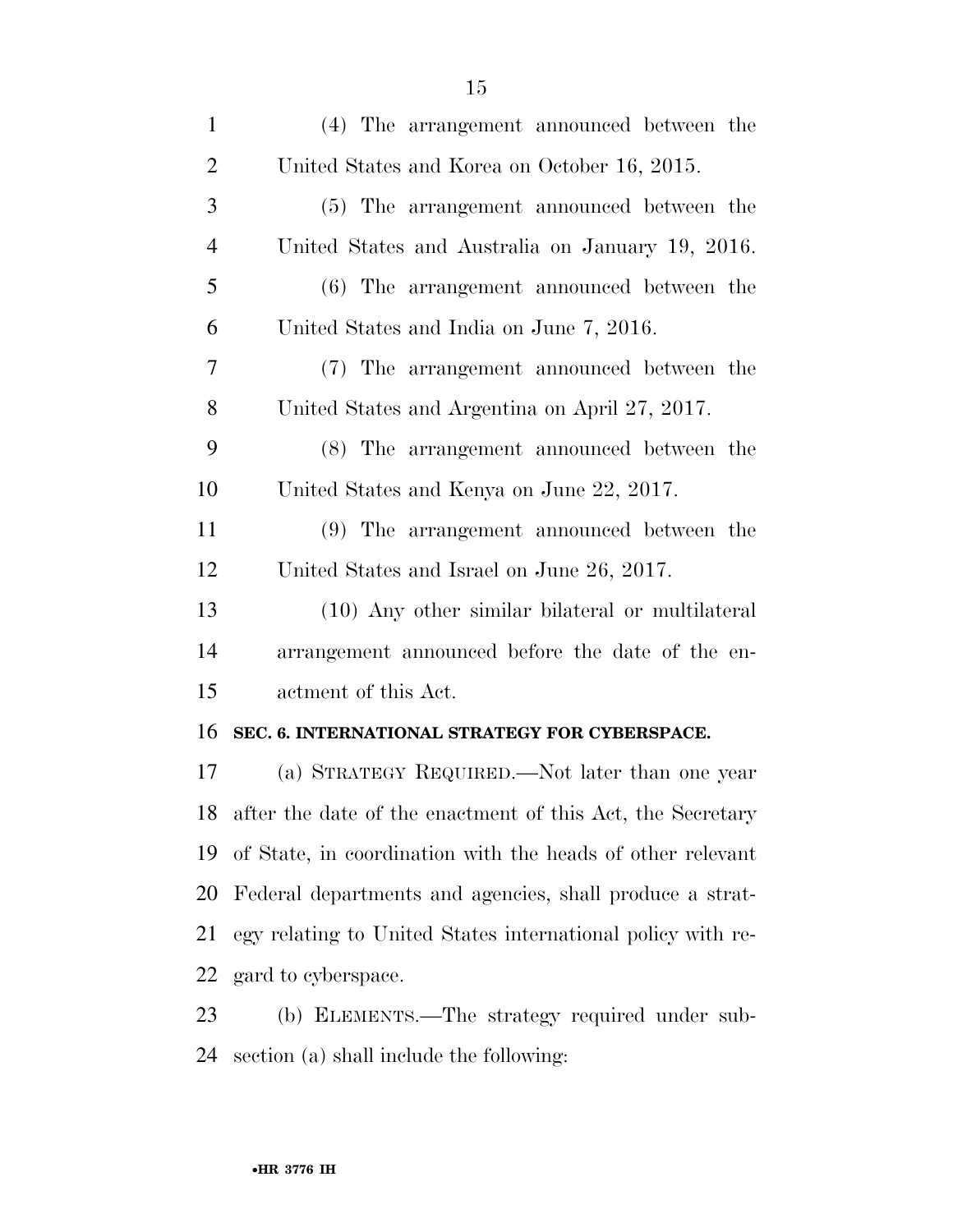(1) A review of actions and activities under- taken to support the United States international cyberspace policy described in section 3.

 (2) A plan of action to guide the diplomacy of the Department of State with regard to foreign countries, including conducting bilateral and multi- lateral activities to develop the norms of responsible international behavior in cyberspace, and status re- view of existing efforts in multilateral fora to obtain agreements on international norms in cyberspace.

 (3) A review of alternative concepts with regard to international norms in cyberspace offered by for-eign countries.

 (4) A detailed description of new and evolving threats to United States national security in cyber- space from foreign countries, State-sponsored actors, and private actors to Federal and private sector in- frastructure of the United States, intellectual prop- erty in the United States, and the privacy of citizens of the United States.

 (5) A review of policy tools available to the President to deter and de-escalate tensions with for- eign countries, State-sponsored actors, and private actors regarding threats in cyberspace, and to what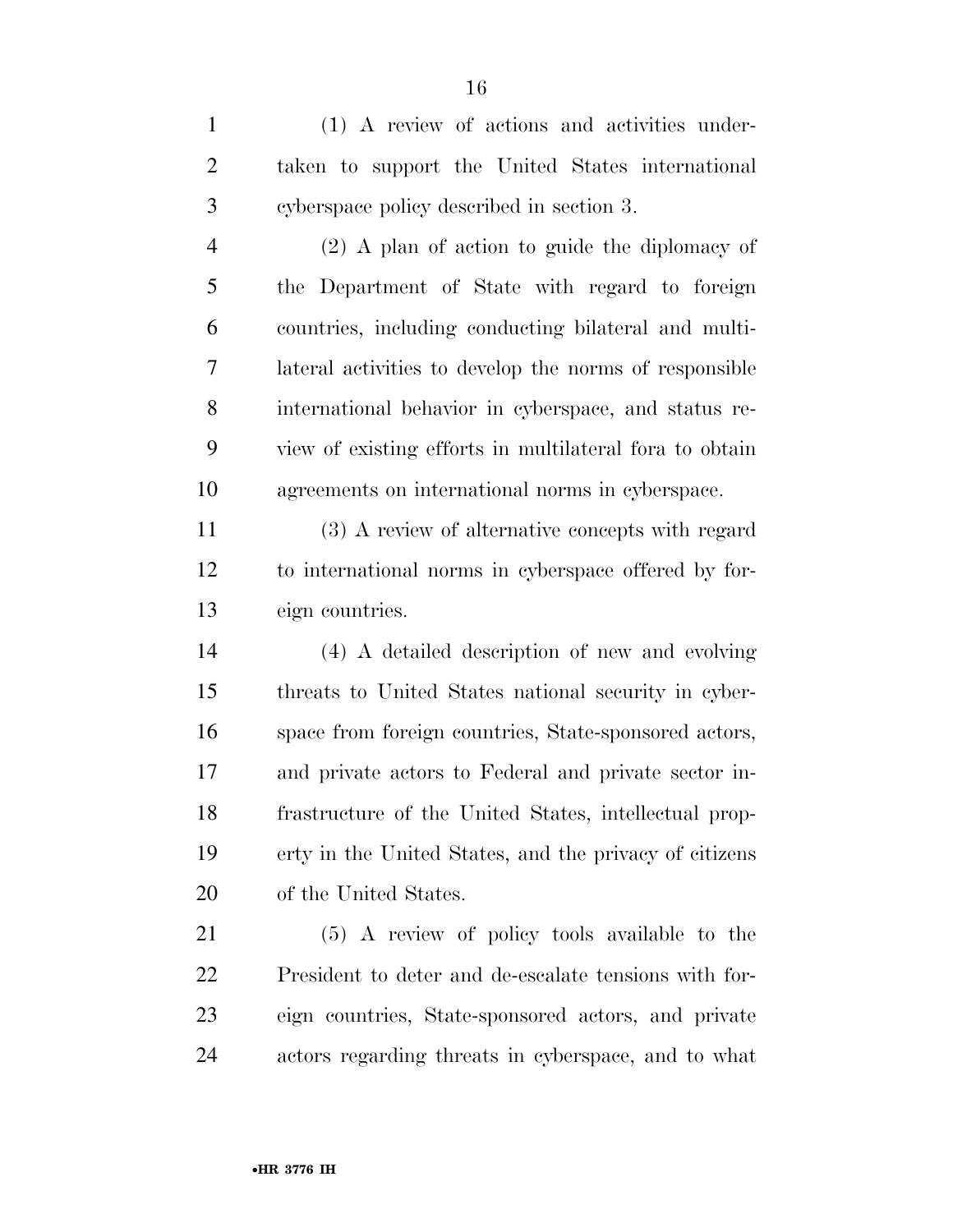| $\mathbf{1}$   | degree such tools have been used and whether or not    |
|----------------|--------------------------------------------------------|
| $\overline{2}$ | such tools have been effective.                        |
| 3              | $(6)$ A review of resources required to conduct        |
| $\overline{4}$ | activities to build responsible norms of international |
| 5              | cyber behavior.                                        |
| 6              | (7) A clarification of the applicability of inter-     |
| 7              | national laws and norms, including the law of armed    |
| 8              | conflict, to the use of ICT.                           |
| 9              | (8) A elarification that countries that fall victim    |
| 10             | to malicious cyber activities have the right to take   |
| 11             | proportionate countermeasures under international      |
| 12             | law.                                                   |
| 13             | (c) FORM OF STRATEGY.—                                 |
| 14             | (1) PUBLIC AVAILABILITY.—The strategy re-              |
| 15             | quired under subsection (a) shall be available to the  |
| 16             | public in unclassified form, including through publi-  |
| 17             | cation in the Federal Register.                        |
| 18             | (2) CLASSIFIED ANNEX.-                                 |
| 19             | (A) IN GENERAL.—If the Secretary of                    |
| 20             | State determines that such is appropriate, the         |
| 21             | strategy required under subsection (a) may in-         |
| 22             | clude a classified annex consistent with United        |
| 23             | States national security interests.                    |
| 24             | (B) RULE OF CONSTRUCTION.—Nothing in                   |
| 25             | this subsection may be construed as authorizing        |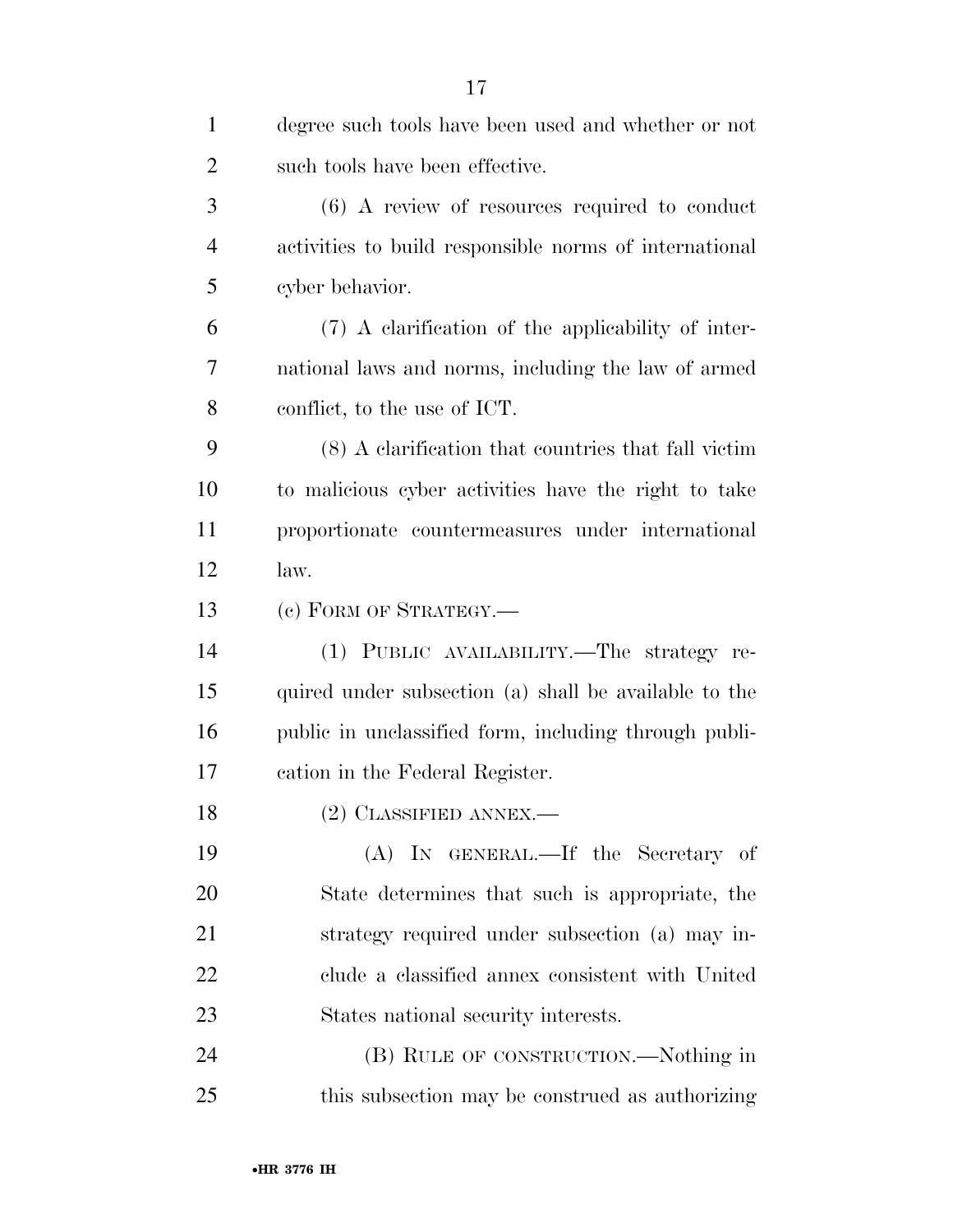section (a) of this section.

### •**HR 3776 IH**

the public disclosure of an unclassified annex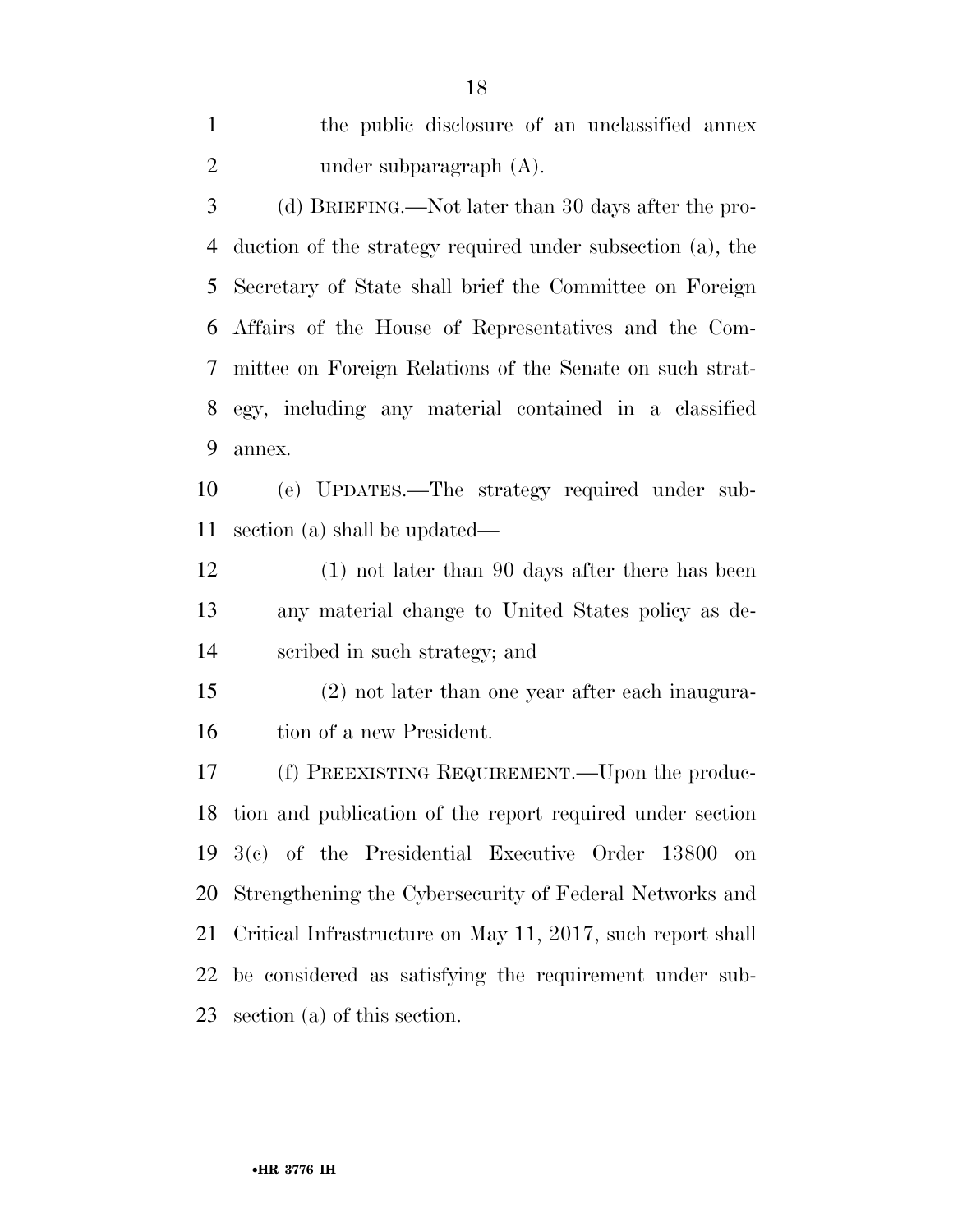(a) REPORT RELATING TO ECONOMIC ASSIST- ANCE.—Section 116 of the Foreign Assistance Act of 1961 (22 U.S.C. 2151n) is amended by adding at the end the following new subsection:

 "(h)(1) The report required by subsection (d) shall include an assessment of freedom of expression with re- spect to electronic information in each foreign country. Such assessment shall consist of the following:

11  $\langle A \rangle$  An assessment of the general extent to which internet access is available to and used by citi-zens in each country.

 ''(B) An assessment of the extent to which gov- ernment authorities in each country attempt to fil- ter, censor, or otherwise block or remove nonviolent expression of political or religious opinion or belief via the internet, including electronic mail, as well as a description of the means by which such authorities attempt to block or remove protected speech.

 $\langle ^{\prime}(C) \rangle$  An assessment of the extent to which gov- ernment authorities in each country have persecuted, prosecuted, or otherwise punished an individual or group for the nonviolent expression of political, reli- gious, or ideological opinion or belief via the inter-net, including electronic mail.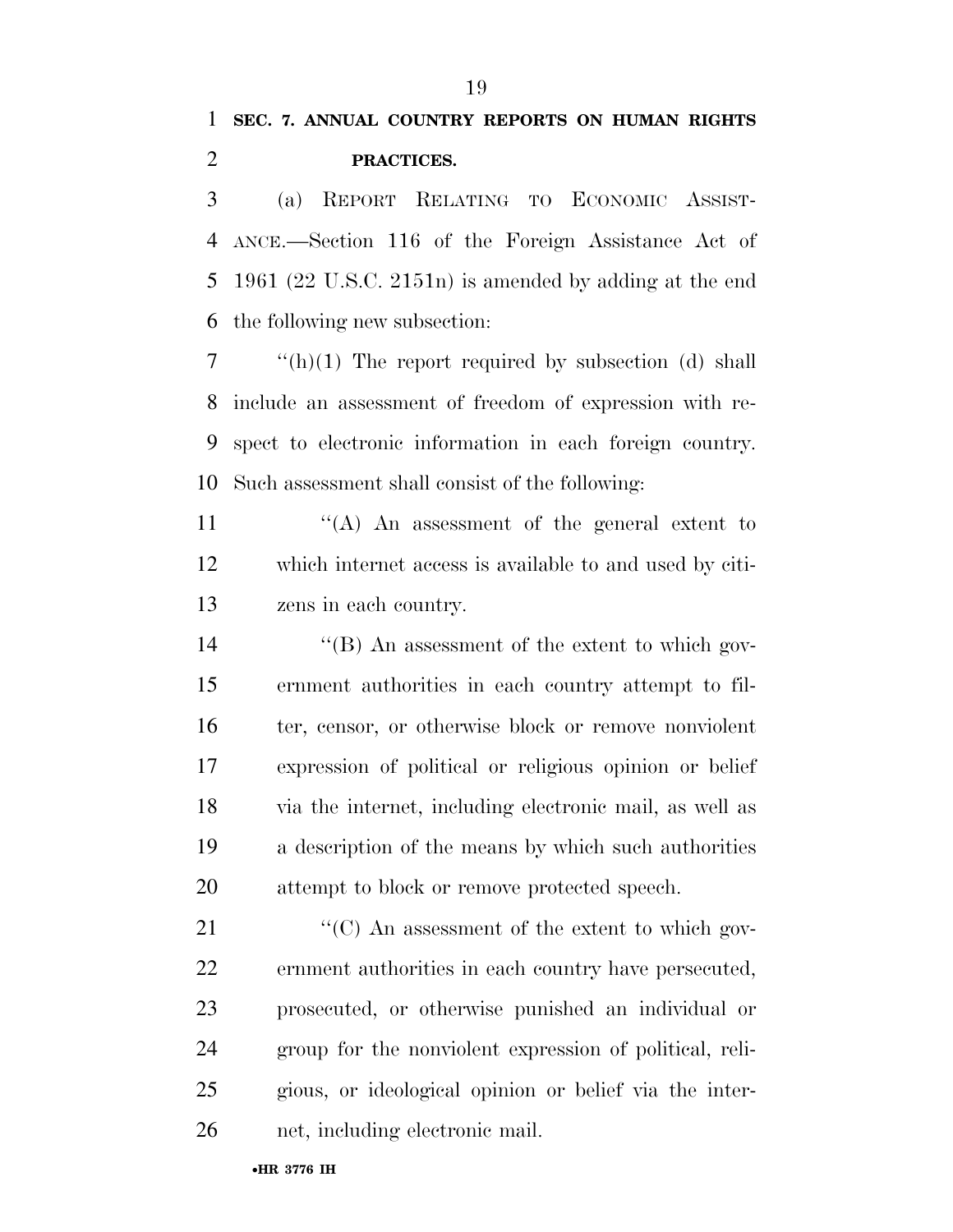$\langle (D)$  An assessment of the extent to which gov- ernment authorities in each country have sought to collect, request, obtain, or disclose the personally identifiable information of a person in connection with such person's nonviolent expression of political, religious, or ideological opinion, belief, or commu- nication that would be protected by the International Covenant on Civil and Political Rights. 9 ''(E) An assessment of the extent to which wire communications and electronic communications are monitored without regard to the principles of pri- vacy, human rights, democracy, and rule of law. ''(2) In compiling data and making assessments for the purposes of paragraph (1), United States diplomatic personnel shall consult with human rights organizations, technology and internet companies, and other appropriate nongovernmental organizations.  $\frac{1}{3}$  In this subsection—  $\langle \rangle$  (A) the term 'electronic communication' has the meaning given such term in section 2510 of title 21 18, United States Code; 22 "(B) the term 'internet' has the meaning given such term in section 231(e)(3) of the Communica-24 tions Act of 1934 (47 U.S.C. 231(e)(3));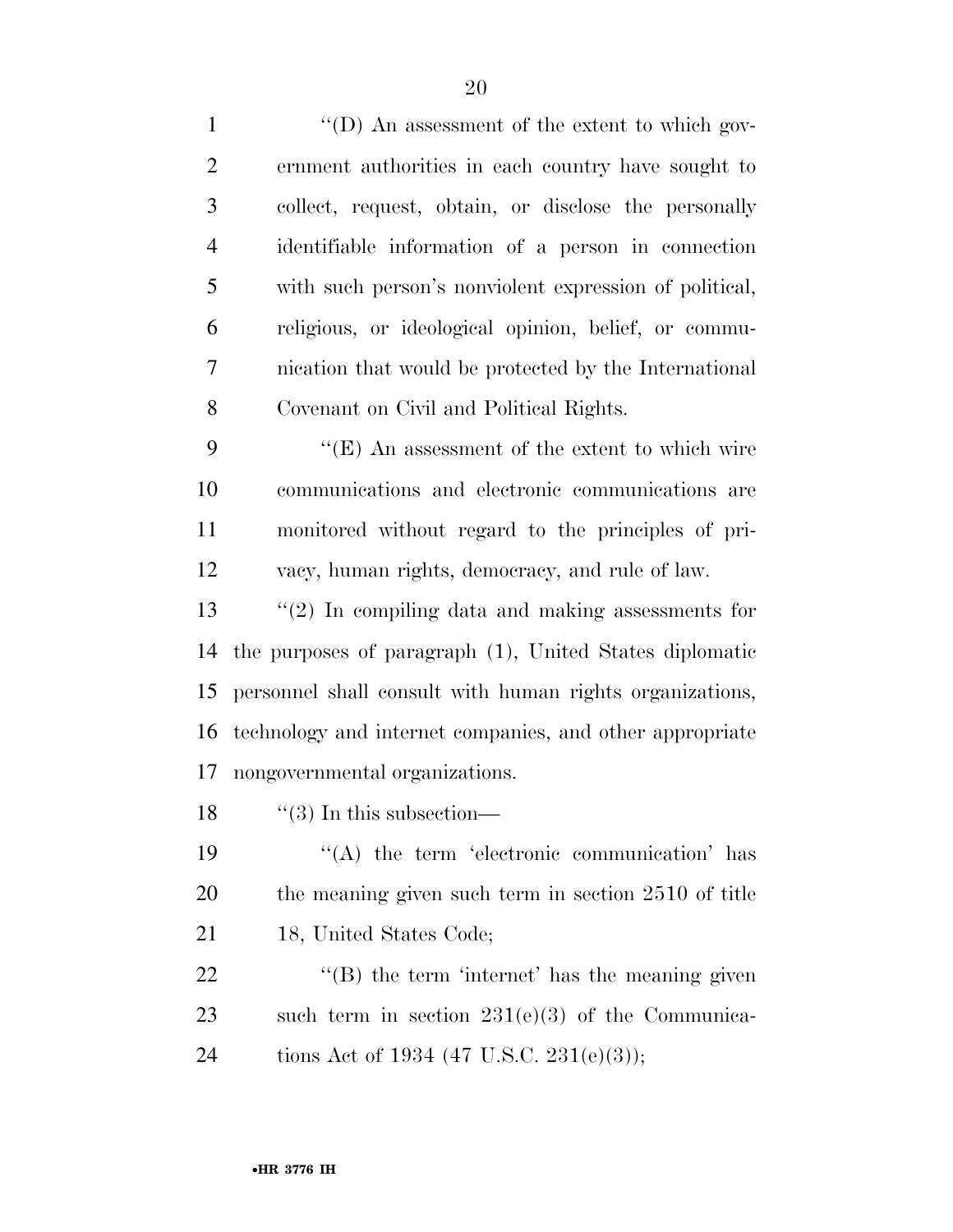| $\mathbf{1}$   | "(C) the term 'personally identifiable informa-          |
|----------------|----------------------------------------------------------|
| $\overline{2}$ | tion' means data in a form that identifies a par-        |
| 3              | ticular person; and                                      |
| $\overline{4}$ | $\lq\lq$ the term 'wire communication' has the           |
| 5              | meaning given such term in section $2510$ of title 18,   |
| 6              | United States Code.".                                    |
| 7              | (b) REPORT RELATING TO SECURITY ASSISTANCE.—             |
| 8              | Section 502B of the Foreign Assistance Act of 1961 (22)  |
| 9              | U.S.C. $2304$ ) is amended—                              |
| 10             | (1) by redesignating the second subsection (i)           |
| 11             | (relating to child marriage status) as subsection (j);   |
| 12             | and                                                      |
| 13             | $(2)$ by adding at the end the following new sub-        |
| 14             | section:                                                 |
| 15             | " $(k)(1)$ The report required by subsection (b) shall   |
| 16             | include an assessment of freedom of expression with re-  |
| 17             | spect to electronic information in each foreign country. |
| 18             | Such assessment shall consist of the following:          |
| 19             | "(A) An assessment of the general extent to              |
| 20             | which internet access is available to and used by citi-  |
| 21             | zens in each country.                                    |
| 22             | $\lq\lq$ (B) An assessment of the extent to which gov-   |
| 23             | ernment authorities in each country attempt to fil-      |
| 24             | ter, censor, or otherwise block or remove nonviolent     |
| 25             | expression of political or religious opinion or belief   |
|                |                                                          |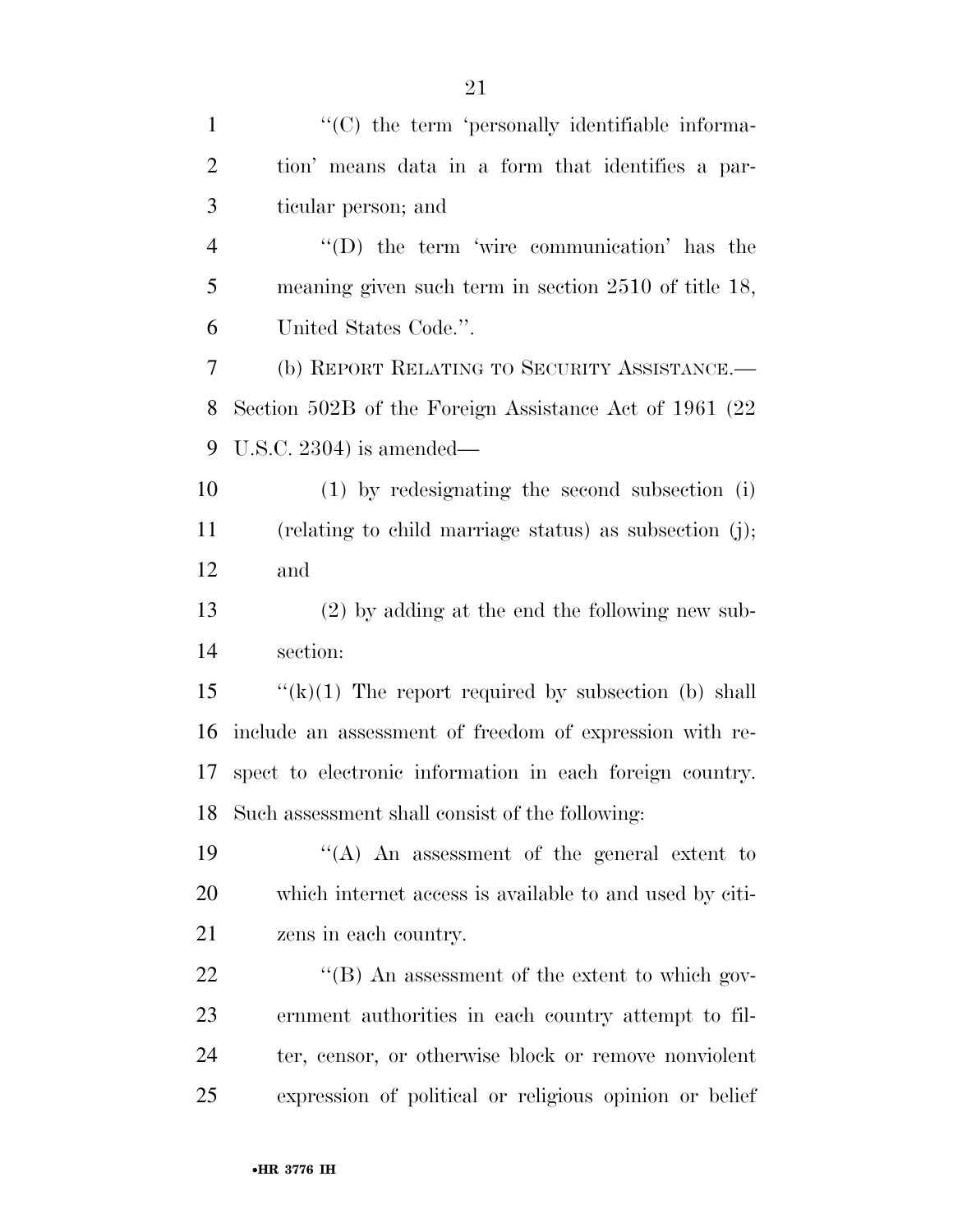via the internet, as well as a description of the means by which such authorities attempt to block or remove such expression.

 ''(C) An assessment of the extent to which gov- ernment authorities in each country have persecuted, prosecuted, or otherwise punished an individual or group for the peaceful expression of political, reli- gious, or ideological opinion or belief via the inter-net.

 $\langle \text{`}(D) \rangle$  An assessment of the extent to which gov- ernment authorities in each country have sought to collect, request, obtain, or disclose personally identi- fiable information, or other information that could be used to classify individuals into a historically dis- criminated category based on a person's nonviolent expression of political, religious, or ideological opin- ion or belief, including without limitation commu- nication that would be protected by the International Covenant on Civil and Political Rights.

 $\langle$  (E) An assessment of the extent to which wire communications and electronic communications are monitored without regard to the principles of pri-vacy, human rights, democracy, and rule of law.

 ''(2) In compiling data and making assessments for the purposes of paragraph (1), United States diplomatic